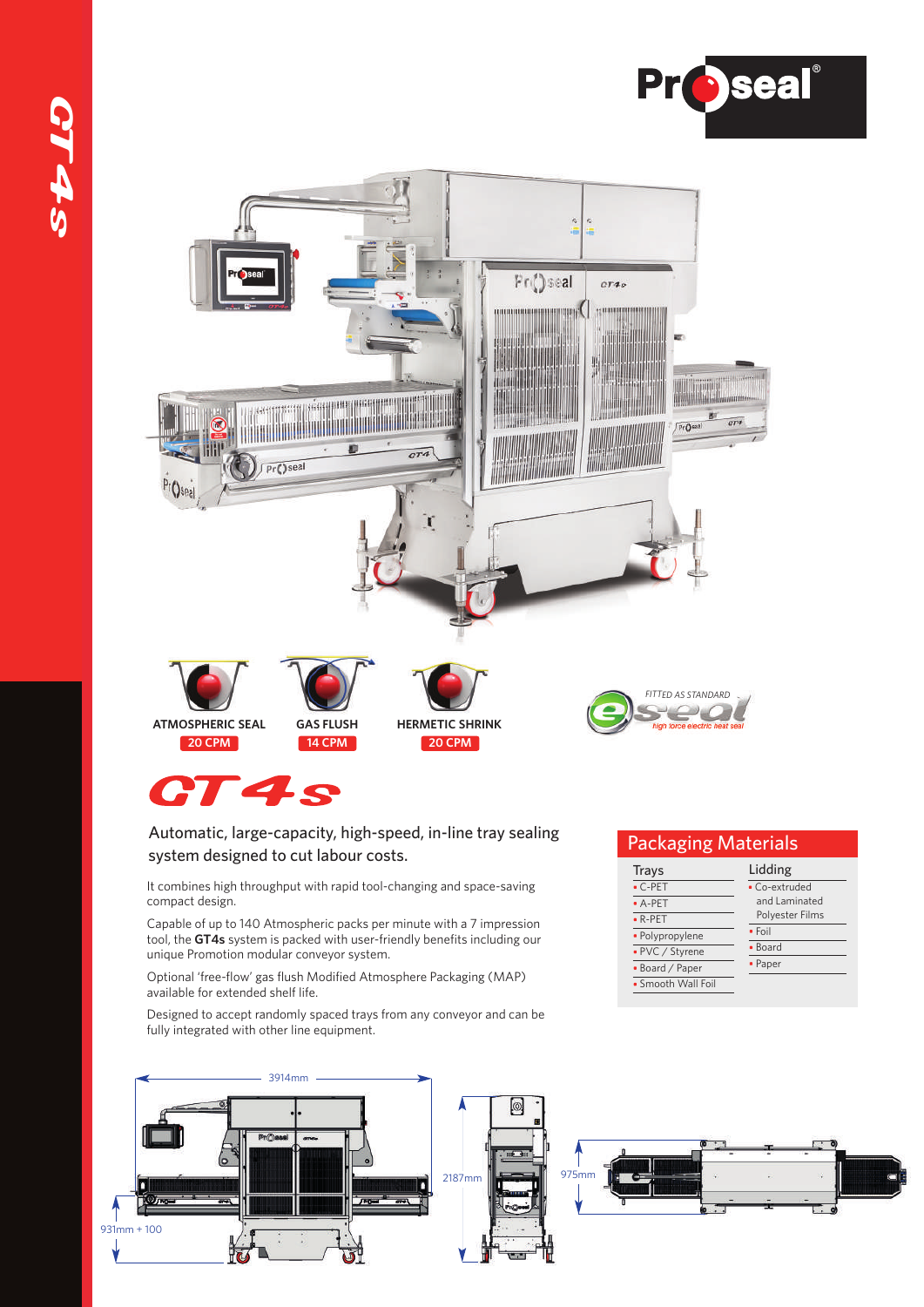# GT4  $\boldsymbol{\varphi}$

### Standard design features and benefits Options available

- Two minute tool changeover
- Low maintenance polymer bearings
- Simple and accurate film-feed system with easy film route
- Maintenance friendly robust construction
- Accurate temperature and seal pressure control
- High accuracy tool alignment system provides a constantly accurate sealing and/or film-cutting relationship with the tray flange profile
- **Simple design and operation**
- Film snap detection
- 'Auto Tool' Touch of a button tool change system, automatically locates and connects tooling to machine functions including all MAP options
- All around seal and contoured film-cut with skeletal film rewind
- Automatic seal operation with accurate seal dwell time
- Self-centring tray guides
- Automatic film roll clamping
- Food industry approved hygienic construction and wash-down protection
- Full Category 3 guarding
- User friendly, menu-driven control panel with step-by-step prompts, error and status displays, and useful batch pack counter • Recipe handling of machine settings
- Self diagnostic system
- Pendant mounted colour touch screen HMI control for full double-sided operation
- Recipe driven auto machine set-up for tool change
- On-screen data capture and trends with wireless connection option
- Pot crush avoidance system
- Active film tension
- **Integration of peripheral equipment, such as: infeed and outfeed** conveyors, checkweighers, metal detectors and printers.
- **QR Conveyors** with quick release belts for easy hygiene and maintenance
- **Eseal®** high-performance, high-precision, high-force, energy-efficient, electric seal system that boasts a massive increase in seal force
- **Promotion** a high accuracy continuous motion tray infeed system, which increases production speed whilst reducing machine duty

### **GT4s** Specifications

| Height                   | 2187 <sub>mm</sub>                                                                |
|--------------------------|-----------------------------------------------------------------------------------|
| <b>Standard Length</b>   | 3914mm                                                                            |
| Width                    | 975mm                                                                             |
| Weight                   | 1500kg                                                                            |
| <b>Electrical Supply</b> | 400V 3 phase + neutral (fused at 16A)                                             |
|                          | Transformer Variations 480V 3 phase (fused at 20A)<br>600V 3 phase (fused at 15A) |

| <b>Metric</b>   |         | Imperial        |             |
|-----------------|---------|-----------------|-------------|
| <b>Pressure</b> | Flow    | <b>Pressure</b> | <b>Flow</b> |
| 6 Bar           | 50L/Min | 87psi           | 1.7CFM      |

Transformers are available to accommodate the electrical supplies in different countries

- Free flow gas flush MAP (Modified Atmosphere Packaging) High Oxygen (O<sup>2</sup>) gas flush
- Close Cut Method of maximising throughput and reducing film waste
- Inboard Cut (IC) Option to provide 'form, fill and seal' tray presentation
- Film coding and printing
- Foil crimping
- Active conveyors to allow the machine to be used as a straight through conveyor when packs don't require sealing
- **Back-to-back machine configurations**
- Optional integration of peripheral equipment, such as: denesters, fillers, multi-head weighers, laser coders, labellers
- **eWON** a machine connection system to deliver real time data and error condition support, remote setup, and software upgrades, using a customer's existing IT network
- **I-film** intelligent film reel monitoring system which actively adjusts film tension based on reel diameter to increase print quality and film reel efficiency, reduce component duty, and provides a film end warning system
- **Protect** a contactless machine login and audit trail system
- Sale, Lease Purchase and Rental options available

### **GT4s** Sealing capacity

| No. of trays | Length | Width             | Depth | <b>Diameter</b> |
|--------------|--------|-------------------|-------|-----------------|
| One          | 300mm  | 963mm             | 105mm | 270mm           |
| Two          | 300mm  | 481mm             | 105mm | 270mm           |
| Three        | 300mm  | 312mm             | 105mm | 270mm           |
| Four         | 300mm  | 228mm             | 105mm | 228mm           |
| Five         | 300mm  | $177$ mm          | 105mm | $177$ mm        |
| Six          | 300mm  | 143mm             | 105mm | 143mm           |
| Seven        | 300mm  | 119 <sub>mm</sub> | 105mm | 119mm           |
|              |        |                   |       |                 |





**RED MEAT** | POLYPROP **SEAFOOD** | A-PET **PRODUCE** | A-PET **PUDDINGS** | A-PET **FISH** | SMOOTH WALL FOIL

**UK** +44 (0) 1625 856 600 **America** +1 804 447 9038 **Australia** +61 (0) 3 9397 0955

**www.proseal.com**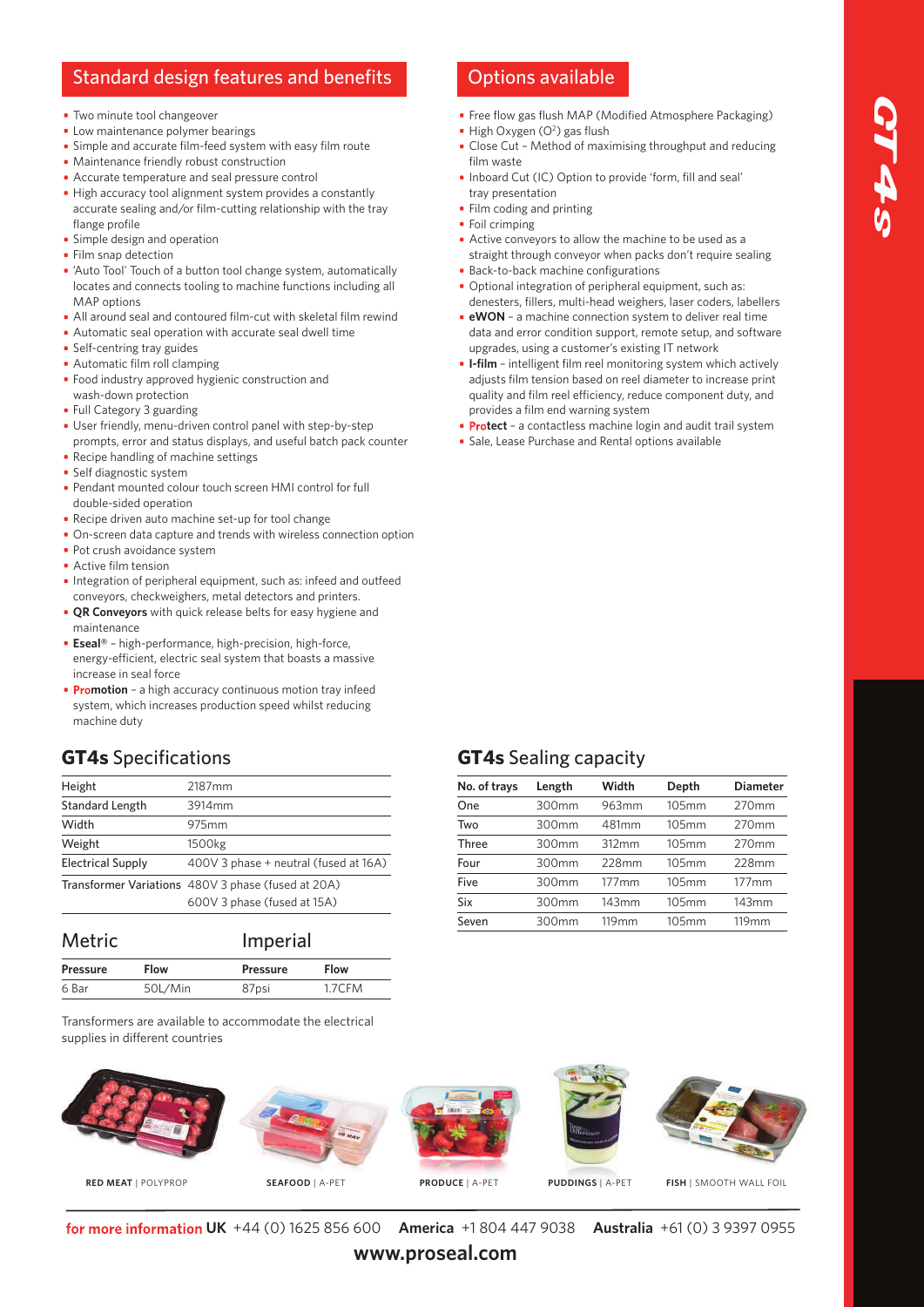



## CT4e

### Automatic, large-capacity, high-speed, in-line tray sealing system with full vacuum facility designed to cut labour costs.

At the core of the 'e' design is its flexibility to perform any style of heat seal to a pre-formed tray, be that atmospheric, MAP, VMAP, Skin, Skin Plus, or Skin Deep. Each of these options can be added now or at a later date, or indeed removed as necessary. This flexibility provides the user with the assurance that whatever the latest packaging trend might be, they have equipment suitably geared for the future.

Capable of producing up to 84 Vacuum/Gas packs per minute with a 7 impression tool, the **GT4e** system is packed with user-friendly benefits including our unique Promotion modular conveyor system.

Designed to accept randomly spaced trays from any conveyor and can be fully integrated with other line equipment.



| <b>Packaging Materials</b> |                 |  |  |
|----------------------------|-----------------|--|--|
| <b>Trays</b>               | Lidding         |  |  |
| $\cdot$ C-PET              | • Co-extruded   |  |  |
| $A-PET$                    | and Laminated   |  |  |
| $\bullet$ R-PET            | Polyester Films |  |  |
| · Polypropylene            | $\bullet$ Foil  |  |  |
| • PVC / Styrene            | • Board         |  |  |
| • Board / Paper            | • Paper         |  |  |
| • Smooth Wall Foil         |                 |  |  |
|                            |                 |  |  |